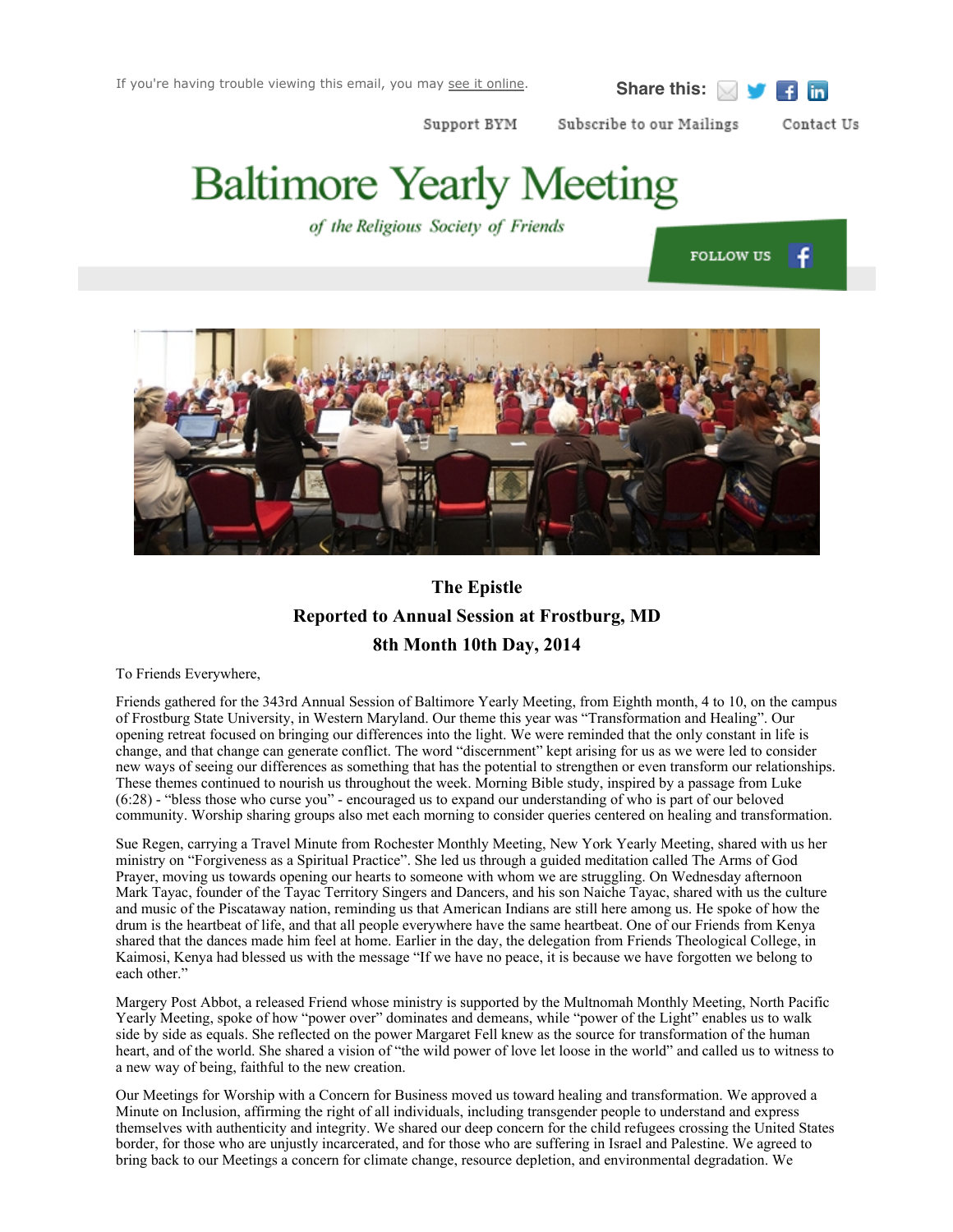welcomed our new Development Director, and approved our first ever capital expenditure budget. Together, we worked on building a "mini cabin" as a fundraiser for our camping program. We heard of the "ministry of presence" that will be the focus of our longstanding inter-visitation program, and received a report from our Vision Implementation Committee, urging us to take simple, achievable steps to strengthen our connections with each other. We were reminded when reports come before us, to look for that of the Spirit, not the fatal flaws.

Our Presiding Clerk Betsy Meyer completed her term of service. We joined in a joyful and tearful appreciation, and a hymn based on the 23rd psalm.

We enjoyed times of play and laughter, including a high energy all-age celebration featuring ice cream and a candlelight labyrinth, and our sometimes raucous Saturday evening coffee house. The presence of our children and young people among us, and the visibility of our thriving camping program, are a continuing source of energy and joy. We treasure the feeling of family we experience here in Baltimore Yearly Meeting. We are grateful to the many volunteers who help us keep our Yearly Meeting's commitment to support young families and serve our youth well.

Our Clerk shared a message that seemed to capture where we find ourselves:

In so much of what we do as a worshiping community, we are wandering in the wilderness together, seeking Divine guidance, or we are in exile together, struggling to articulate a common understanding based on our experiences of the Divine. We feel frustrated when we cannot see where we are going or agree on the end product. But we have to realize that the journey is more important than the destination. It is the journey together that makes us <sup>a</sup> worshiping community. And on the journey we are healed and transformed.

As we undertake this journey together, we are challenged by words lifted up during our Memorial Meeting: "Who will take up the work that this Friend has laid down." Perhaps the answer lies in a song the children shared with us in spoken word and sign language:

Spirit of the Living God, fall afresh on me

Melt me, mold me, fill me, use me.

Spirit of the living God, fall afresh on me.



#### **Epistle of Young Adult Friends Accepted 8th Month 10th Day, 2014**

For Twenty Thirteen - Fourteen: A Long-Form Haiku

In winter we came and gathered amongst our Friends, warm in Washington.

> We had three workshops. Tory Smith and Liv Henry discussed policy.

They taught us about combating the use of drones

via lobbying.

We were pleased to have Bill McPherson, Pulitzer Winning journalist.

We sat in the sun and listened to his tales of war and history.

Then Friends from ad hoc Vision Implementation Committee joined us,

for apparently, Friends struggle talking to YAFs, so we lent our help.

That night we relaxed, playing games and sharing love,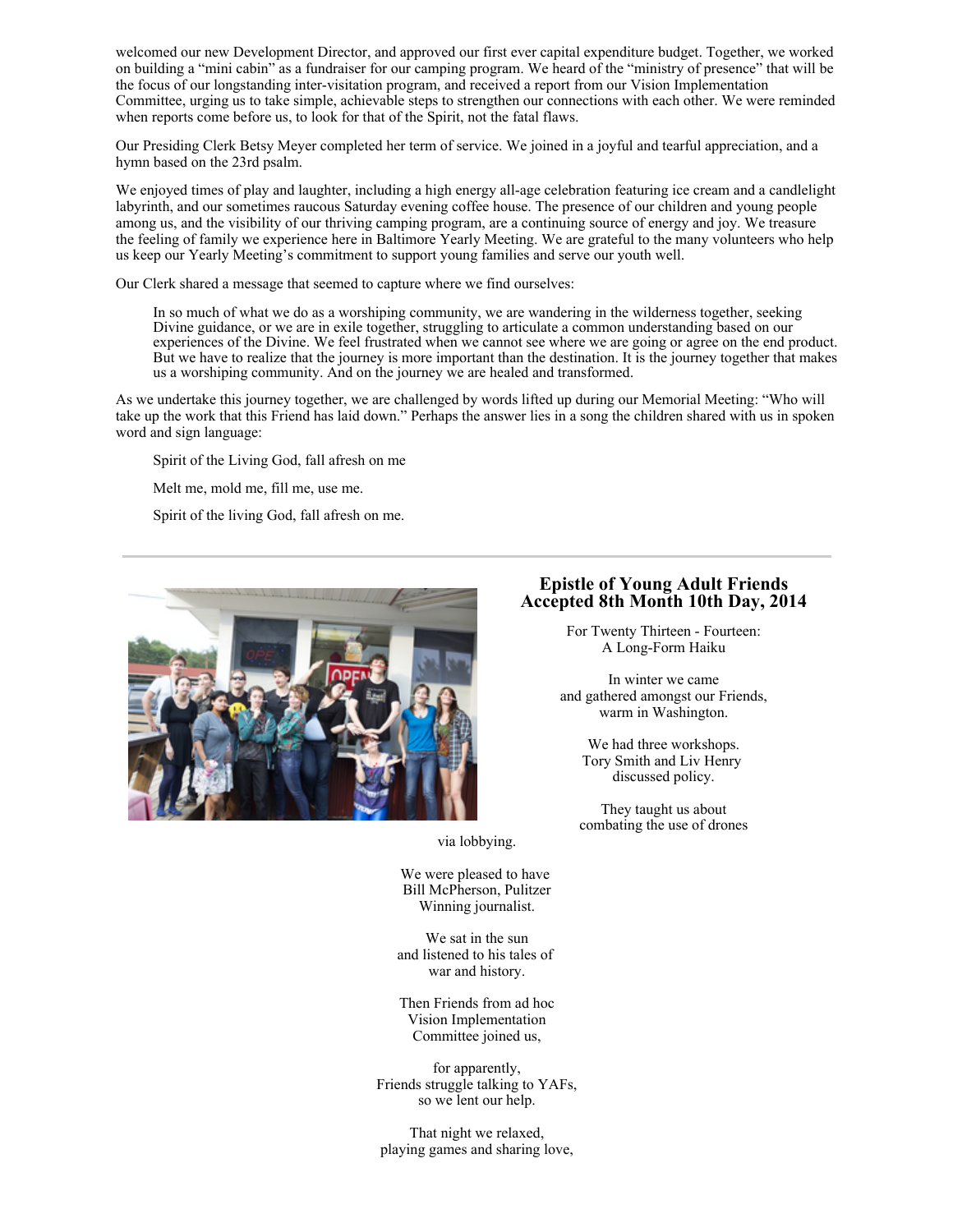grateful for our Friends.

Homewood held May Con, and though our numbers were small, many joys were shared.

> Chuck Vekert discussed combat and PTSD, sharing ways to cope.

This was followed by a trip to the Museum of Art in Baltimore.

That night we ate out, a long-time YAF tradition, this time Golden West.

Annual Session was spent with Friends young and old working together.

> In Business Meeting we continued to struggle with the YAF Facebook,

contemplating change because of technology and the internet.

But we still worshipped, swam and played games with Young Friends, and went out to lunch.

> As YAFs keep growing, we would like to thank all Friends for love and support.

As many may know, kindness can move great mountains, and though we struggle,

> it is nice to know we always have each other, together as Friends.

In love and in light, B.Y.M. Young Adult Friends Refrigerator.

#### **Epistle of Young Friends Accepted 8th Month 10th Day, 2014**

This year, the Young Friends community gathered together for five conferences and Annual Session, consisting of enlightening workshops and fun activities, which helped to foster a greater community. As we welcomed the rising 9th graders and entered the new year, Young Friends discussed important issues that the community faced as well as assessed how to best support outside communities.

In September, Young Friends reunited at Adelphi Friends Meeting with smiles and laughter, setting a joyful atmosphere for the conference. We enjoyed a workshop



on journalism that stressed the importance of reporting issues that have very little press coverage, such as the selfimmolation of Tibetan monks. This also focused on finding the truth through Quaker values along the journey. In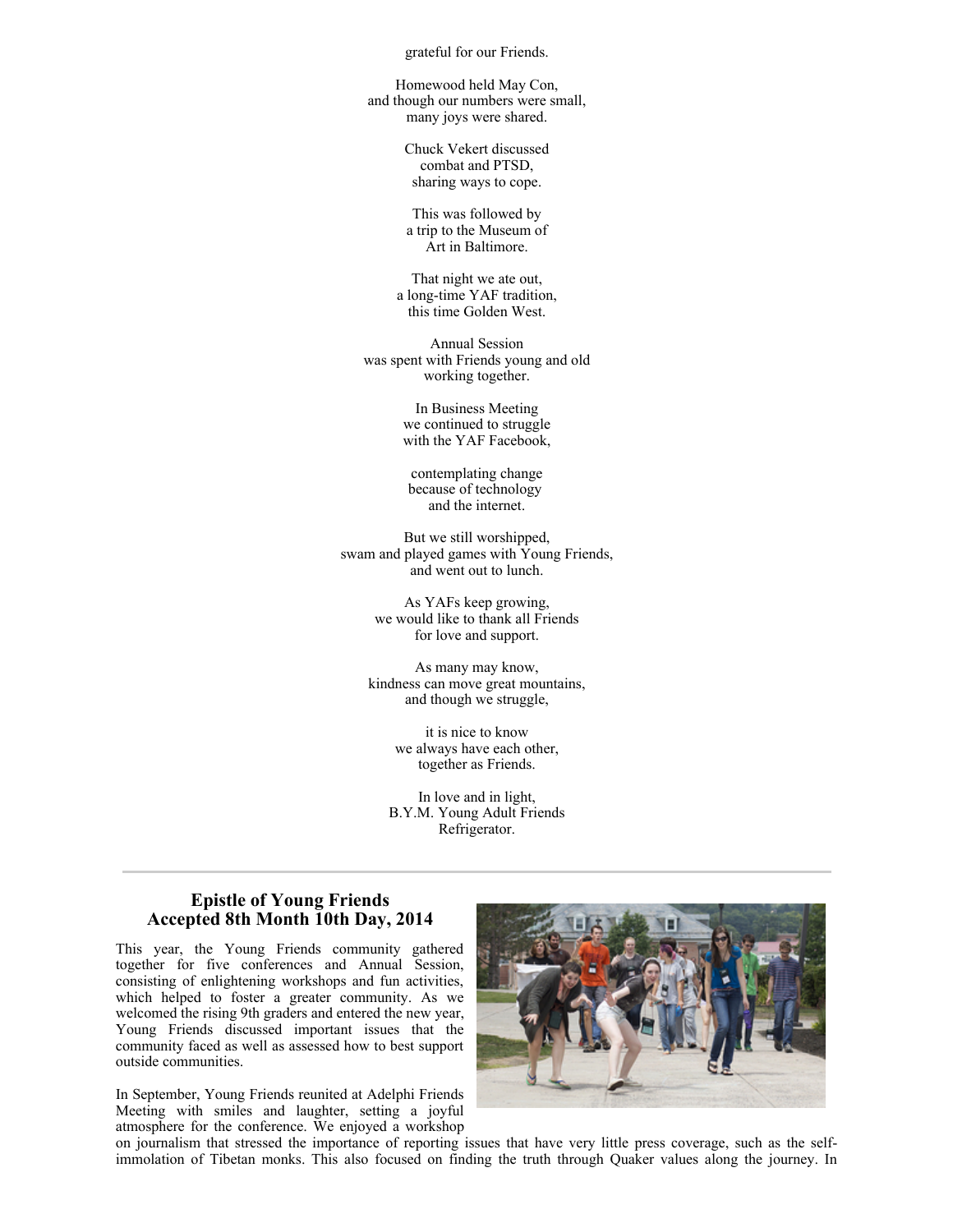response to a letter from PCYM, Young Friends addressed gendered sleeping spaces and how attempt to be inclusive of all gender identities so that we can greater foster a community of love and light. This letter included our minute on sexual activity and our views on how gendered sleeping spaces enforce heteronormativity and isolate our Queer community. Friends enjoyed a dance party in the evening, and wrapped up their activities with a game on sharing world resources during First Day School in the morning.

Friends met again in November at Friends Meeting of Washington for a weekend filled with playgrounds and comfy Adirondack chairs. Young Adult Friend Jossie Dowling resented a workshop on connections and relationship webs. This flowed into a discussion on privilege and how class affects the world, including among Friends. We reflected on homelessness and the diversity of income levels in the community. This opened our eyes to how all of the members of our community lived. Also at November Con, Friends helped Campbell Plowden send medical supplies to the Center for Amazon Community Ecology indigenous tribes in the Amazon Forest by selling candy bars. We also helped Young Friends, who were doing work in South Africa, by donating soccer supplies for a child's summer camp.

In February, Friends convened at Stony Run Meeting for a postponed Love Con. Young Friends attended a workshop on trans\*issues led by a woman name Chloe Schwenke who works as the vice president of global programs for the organization Freedom House and with the trans\* communities across sub-Saharan Africa. We learned that to be yourself, it takes courage and self-confidence. The feelings of trans individuals in our community were also brought to light and supported in a trans-friendly sharing group.

Come April, Friends were bused to State College Meeting in Pennsylvania for work con. After arriving after midnight on a cold and rainy night, Friends went to bed without Meeting with a Concern for Business. The following day, some young friends were driven to Shaver's Creek Environmental center to do service, while other young friends stayed at State College to do landscaping. Friends learned how to do multiple yard work skills such as chopping wood, building wood piles, planting seeds, and cleaning out ditches. The service combined with the physical labor cleansed us spiritually and mentally.

At the last conference of the year, Young Friends met at Sandy Spring Friends Meeting. In the midst of final laughs with friends and reflecting on the seniors' best moments, we enjoyed a fulfilling workshop on consent led by Maggie Dorr. In addition, we watched aerial dancing by a talented Young Friend and hosted a prom. On Saturday evening, we said a tearful good-bye to the graduates and praised their many achievements past and to come.

During Annual Session this year, Young Friends gathered to have a productive and fulfilling spiritual experience. Our workshops included conflict resolution, self-reflection through journaling, and self-care and Pilates. These workshops helped us to reach consensus with greater ease and comfort. We attended two plenary sessions, which included a lecture on power made manifest and the American Indian culture of the Piscataway. Friends also played fun games such as wink and unified capture the flag with Junior Young Friends and Young Adult Friends. We also had exciting midnight swims and an entertaining coffeehouse. For a fun intergenerational treat, Young Friends planned small group sessions including icebreakers and games to unite the various diverse age groups of the community, which is known as Produce. We had some enlightening business meetings which included queries on the usage of technology and the inclusion of neighboring communities on campus. Questions were also posed on how to make All Age Business Meeting a more engaging experience for Young Friends and the broader community alike.

The only issue that came to the Nuts and Bolts committee was that the name "Executive" sounded too corporate and exclusive for a community that is built on openness and acceptance. In light of that matter, the name has officially been changed to Nuts and Bolts Committee (NBC). Overall, there were no major problems that were pertinent to the health of the community.

In conclusion, this community was filled with a lot of light and love. Young Friends grew not only in their knowledge, but also in their understanding of issues relating to privilege, consent, gender identity, and underrepresentation. We helped support others through fundraising, community service, and conversation, which helped Young Friends expand their greater appreciation of life and the community.

#### **Epistle of Junior Young Friends Accepted 8th Month 10th Day, 2014**

Over the week of Annual Sessions, we, the Junior Young Friends of Baltimore Yearly Meeting (BYM), participated in many fun and educational activities offering opportunities for transformation and growth. From the beginning of this great adventure, we began as we intended to go on by using our hands and feet to tell people about ourselves.

Educational activities were an important part of the adventure. We had a fishbowl where we explored our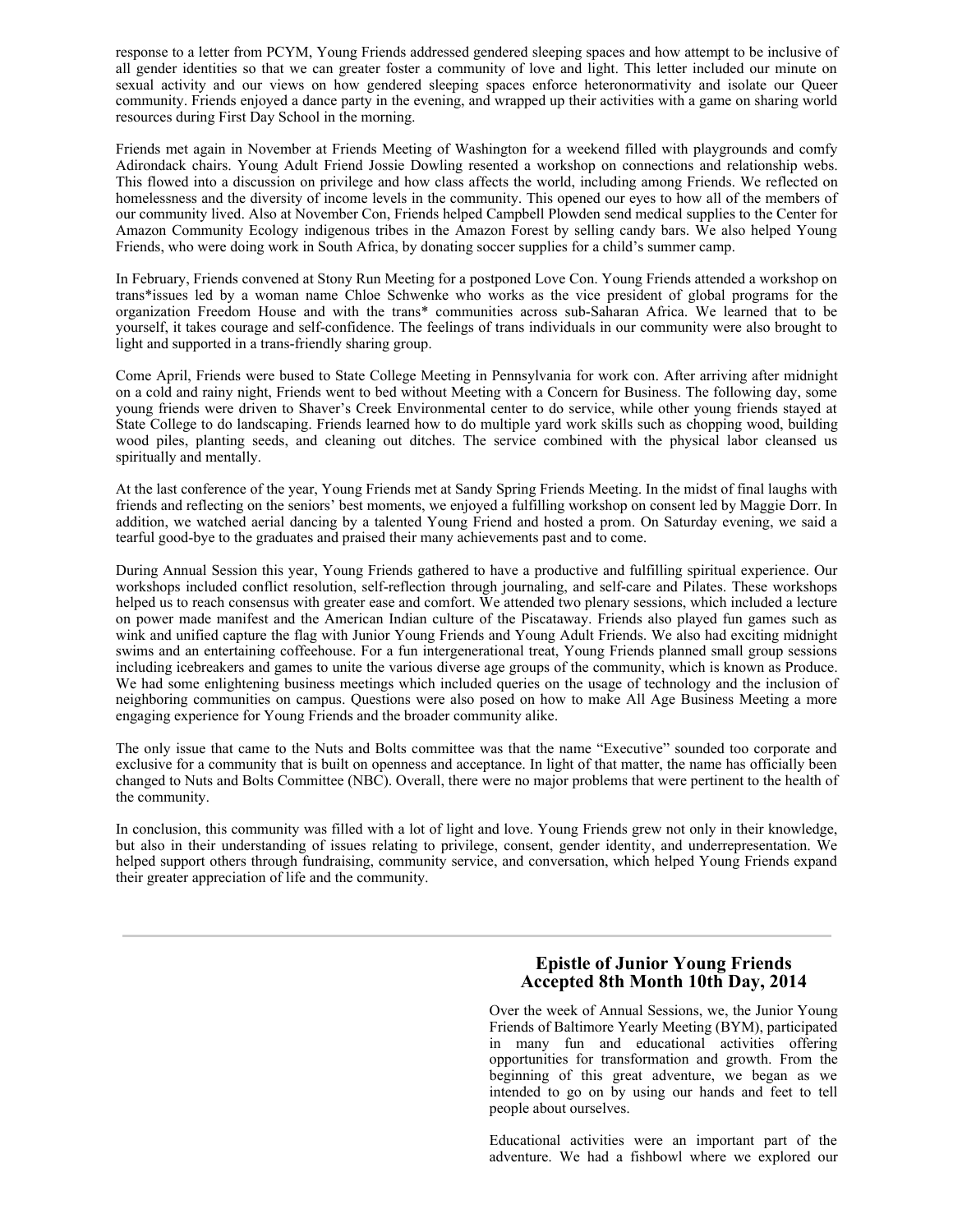

differences and were rewarded with gummy bears. We learned about how doodling helps us pay attention and afterwards took our doodling journals with us everywhere. We chose two clerks (Daphne Hemilly and Lily Valdez-Lane) and a recording clerk (Robert Finegar) - and had a business meeting. We designed, built and tended a candle labyrinth for All Age Celebration. We attended Produce, where we met more BYM people and learned their names. And Sue Regen, one of the evening speakers, came to our classroom to teach us about forgiveness and how to apologize.

We also did so many fun, but not so educational, things we couldn't count (or even remember) all of them. Some of our favorites include the overnight, capture the flag, drawing with sidewalk chalk (especially all the HoNks),

swimming, and Down, Mr. President (a game where the players each put a finger to one of their ears and the last one to do so gets tackled by everybody else). We also did improv, made t-shirts, and played card games and sports. A recurring theme of our daily name circles was the effect of temperature on our ability to sleep well.

This week of seeing old friends and making new ones was a wonder for us all - and we would like to thank all involved.

### **Epistle of The Women's Retreat**

To Friends everywhere:

We send you greetings and hope this letter finds you warm, sheltered, and hopeful.

Over the weekend of January 24-26, 2014, 130 women from meetings across Baltimore Yearly Meeting gathered at Skycroft Retreat Center for our annual Women's Retreat, to explore the theme: "Wholly/Holy Present: Open. Embrace. Release." It was bitter cold outside. The plenary room, with its wide windows looking out over Middletown Valley, was full of the color of hats and scarves and knitter's yarn. The community we build together is like a beautiful crazy quilt, made up of many bits and patches, that keeps us warm.

On Friday evening, we were welcomed by the Patapsco and Annapolis Friends who organized this year's retreat and introduced ourselves by meeting. Betsy Meyer, Clerk of Yearly Meeting, and Meg Meyer, Clerk of Interim Meeting, read the Yearly Meeting vision statement approved in 2011, and invited us to reflect on it phrase by phrase. Out of the silence we lifted up the phrases that touched our hearts. We reflected on God's infinite love, and reminded ourselves that we in Baltimore Yearly Meeting are first of all a "worshipping community."



On Saturday morning, our plenary speaker was Jen Karsten, Director of Pendle Hill. She began with an opening prayer of inviting us to "welcome the gift of our differences." She organized her presentation around a list of words and names from A to Z—another patchwork quilt to lift our spirits. She told stories of inspiring women, from Granny D to Elizabeth Fry and Rigoberta Menchu. She read passages from the writings of Elizabeth Watson, Zora Neale Hurston and others. She described spiritual practices, and offered bits of practical wisdom. "H" was for "Honoring" ourselves and others: "there are no flaws," she said, "only differences." "I" was for "Invite Stories; Share Stories." We are all unique, she told us. We even worship differently. We need to listen to each other in a way that communicates that we really want to hear. At the heart of her presentation was J for "Journey" She described Joseph Campbell's typology of the archetypal hero's journey, from leaving home, to returning home with some precious gift or knowledge. Being a hero, she told us, means giving a part of yourself to something bigger than yourself. Whenever we commit to something, we are starting out on a journey. We need to see within ourselves the possibility of being a hero. "M" was for "Mistake": Make lots of them, she said. Take risks. "U" was for the Bantu phrase "Ubuntu", which translates "I am, because we are." This was a favorite saying of Nelson Mandela's and one that can serve us well. Knowing our history, and seeking wisdom from our mentors, empowers us to move courageously outward. In conclusion, she reminded us that we are all part of the work of developing our own Quaker culture. She urged us be adventurous, and to engage the known and unknown for the good of all.

Throughout the weekend we gathered again and again for group singing and quiet worship. In worship sharing groups, in workshops, and over meals, we made space to listen to and learn from each other. Much as a quilt might bring us comfort on a cold night, so did our patchwork of encounters. We not only connected with interesting people we had never met before, but we had a chance to hear stories from people we thought we knew--stories that transformed our